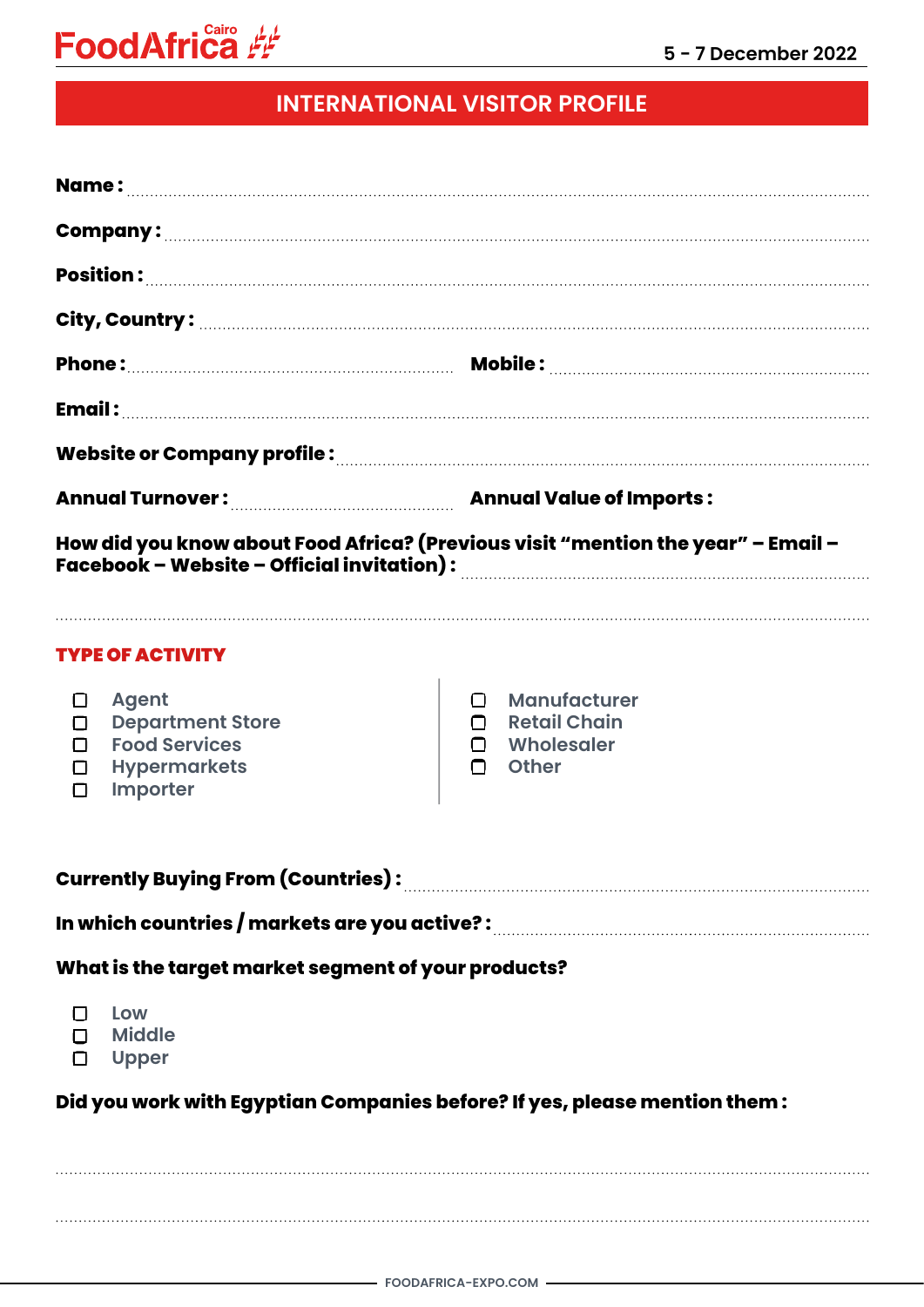#### PLEASE INDICATE THE PRODUCT RANGES YOU ARE INTERESTED IN



## **Bakery**

- **Bread (fresh, frozen, partly baked)**   $\Box$
- **Small baked rolls**
- **Fine baked goods**
- **Gluten free baked goods (108)**
- **Frozen Baked Goods**
	- **(Tarts, Bread, Cakes & Pastries)**



### **Beverages**

- **Fruit juices**
- **Fruit nectars**
- **Vegetable juices**
- **Coffee**
- **Mineral water**
- **Spring water**
- **Soft drinks**
- **Caffeinated cold drinks**
- **Instant beverages**
- **Energy drinks**
- **Iced tea**
- $\Box$ **Syrups**
- **Tea**



## **Confectionary & Snacks**

- $\Box$ **Chocolate**
- $\Box$ **Biscuits**
- **Lollypops**
- **Toffee & Candy**
- **Wafer**
- $\Box$ **Cakes**
- 0 **Ice Cream**
- D. **Other cocoa and chocolate products**
- $\Box$ **Sugar confectionery**
- **Nuts**  $\Box$
- **Salty Snacks**  $\Box$
- **Chewing gum**  $\Box$

## **Dairy Products**

- $\Box$ **Milk and dairy products**
- **Cream and cream products**  $\Box$
- **Cheese**
- **Processed cheese**
- **Butter**  П.
- **Dried milk products**   $\Box$
- $\Box$ **Dairy substitute products**
- **Dates**  $\Box$
- **Pulses & Grains**
- **Fresh Fruit & Vegetables**

# $\mathbb{C}^\infty$  Frozen Fruits & Vegetables

- $\Box$ **Frozen fruit (unprocessed)**
- **Frozen fruit products**
- **Frozen vegetables (unprocessed)**
- $\Box$ **Frozen vegetable products**



- **Frozen fish (unprocessed)**   $\Box$
- **Frozen fish products**   $\Box$
- **Frozen shellfish and crustaceans**
- **Fresh Fish**
- **Salted Fish**
- **Other frozen seafood**

### **Canned Food**

- **Canned fruit**
- $\Box$ **Fruit preserves**
- **Vegetable preserves**
- **Mushroom preserves**   $\Box$
- **Pickled products**   $\Box$
- **Fish preserves**
- **Olives**   $\Box$
- $\Box$ **Soya products**